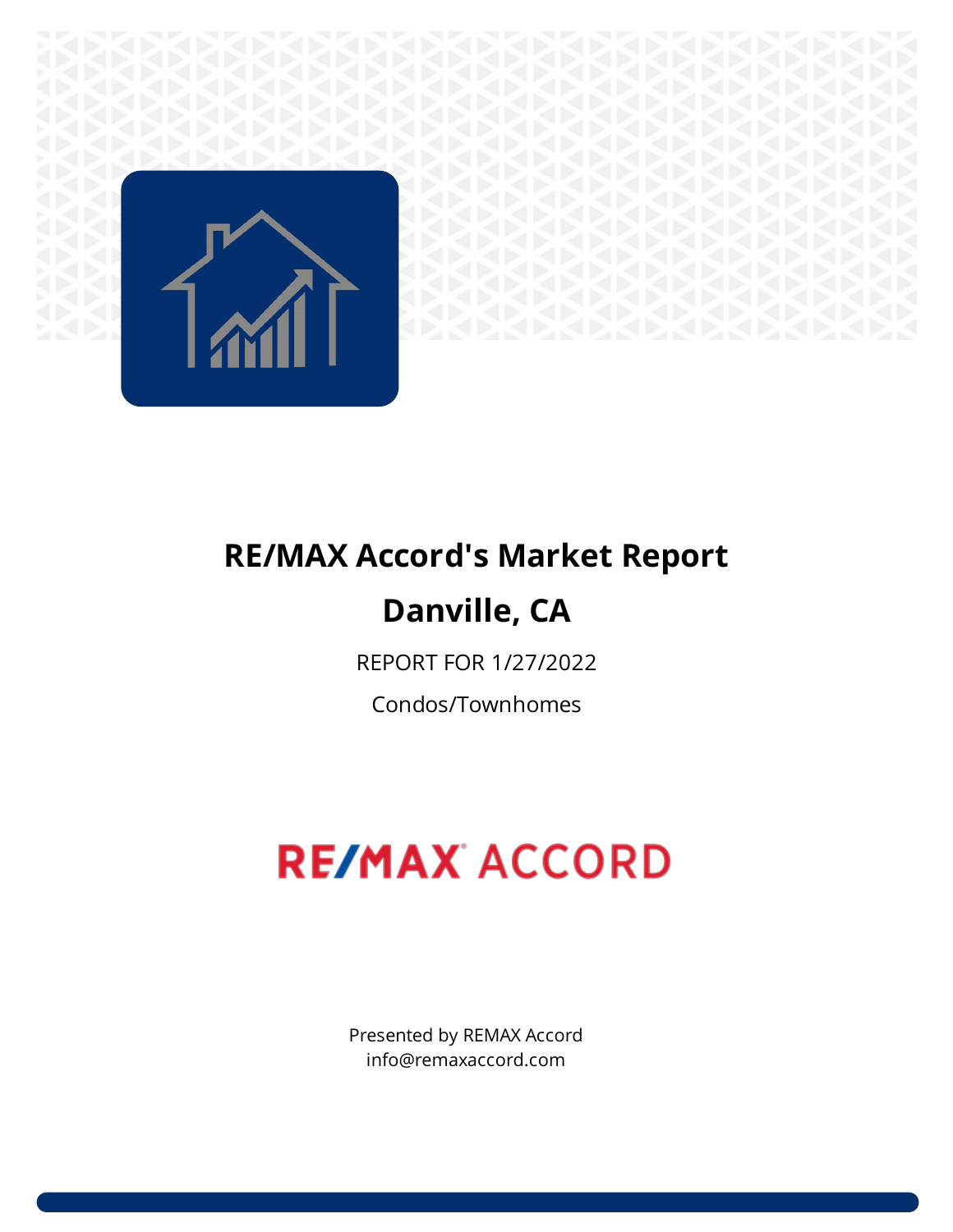This week the median list price for Danville, CA is \$934,499 with the market action index hovering around 74. This is less than last month's market action index of 82. Inventory has held steady at or around 2.

#### Market Action Index

This answers "How's the Market?" by comparing rate of sales versus inventory.



**Strong Seller's Market**

Market conditions have been consistently cooling in the past several weeks. Because we're still in the Seller's zone, prices have not yet begun to drop. It may take a few more weeks of slack demand for prices to reflect and begin to fall. Expect prices to fall if the index persistently falls to the Buyer's zone.

#### Real-Time Market Profile

|                                 | 0%        |
|---------------------------------|-----------|
| Price Increased<br>Relisted     | 0%        |
| Price Decreased                 | 0%        |
| Median Days on<br>Market        | Ω         |
| Average Days on<br>Market       | O         |
| Per Square Foot                 | \$686     |
| Median Price of New<br>Listings | \$934,499 |
| Median List Price               | \$934,499 |

#### Market Segments

Each segment below represents approximately 25% of the market ordered by price.

| <b>Median Price</b> | Sq. Ft.    | <b>Lot Size</b>  | <b>Beds</b>  | <b>Bath</b> | Age        | <b>New</b> | <b>Absorbed</b> | <b>DOM</b> |
|---------------------|------------|------------------|--------------|-------------|------------|------------|-----------------|------------|
| \$NaN               | <b>NaN</b> | N/A              | <b>NaN</b>   | <b>NaN</b>  | <b>NaN</b> | NaN        | NaN             | <b>NaN</b> |
| \$934,499           | 1,361      | $0 - 4,500$ sqft | $\mathbf{2}$ | 2           | 47         | 2          | 3               | 0          |
| \$1,069,000         | 1,364      | $0 - 4,500$ sqft | 2            | 2           | 45         |            |                 | 0          |
| \$799,999           | 1,358      | $0 - 4,500$ sqft | 3            | 2           | 50         |            |                 | 0          |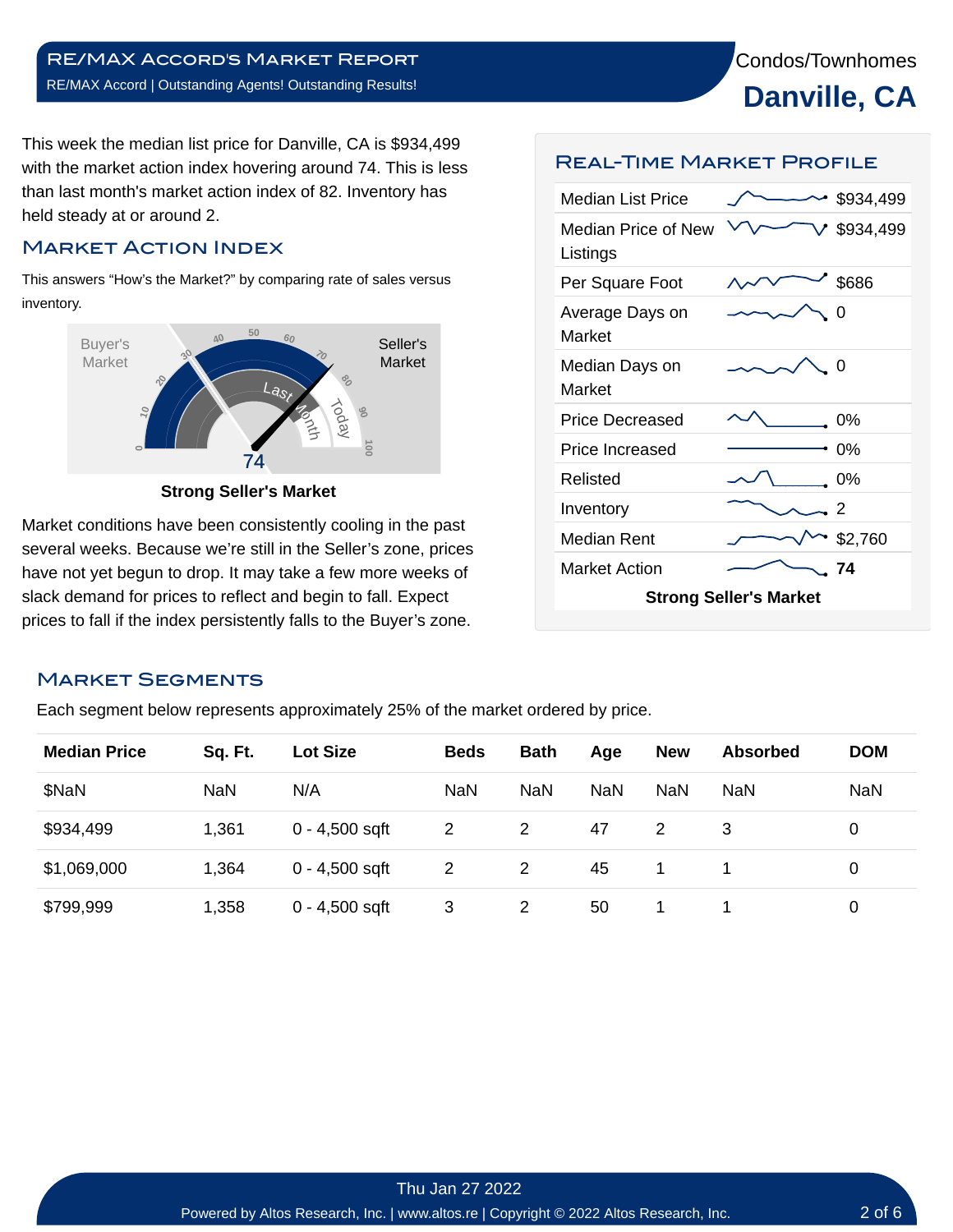Condos/Townhomes



#### **MEDIAN LIST PRICE**

This week saw relatively little price change from last week. However, prices continue demonstrate a nice up trend in general over the last several weeks.



#### **SEGMENTS**

Not surprisingly, given the condition of the overall market, all quartiles have shown price strength in recent weeks. All have been increasing in price lately.

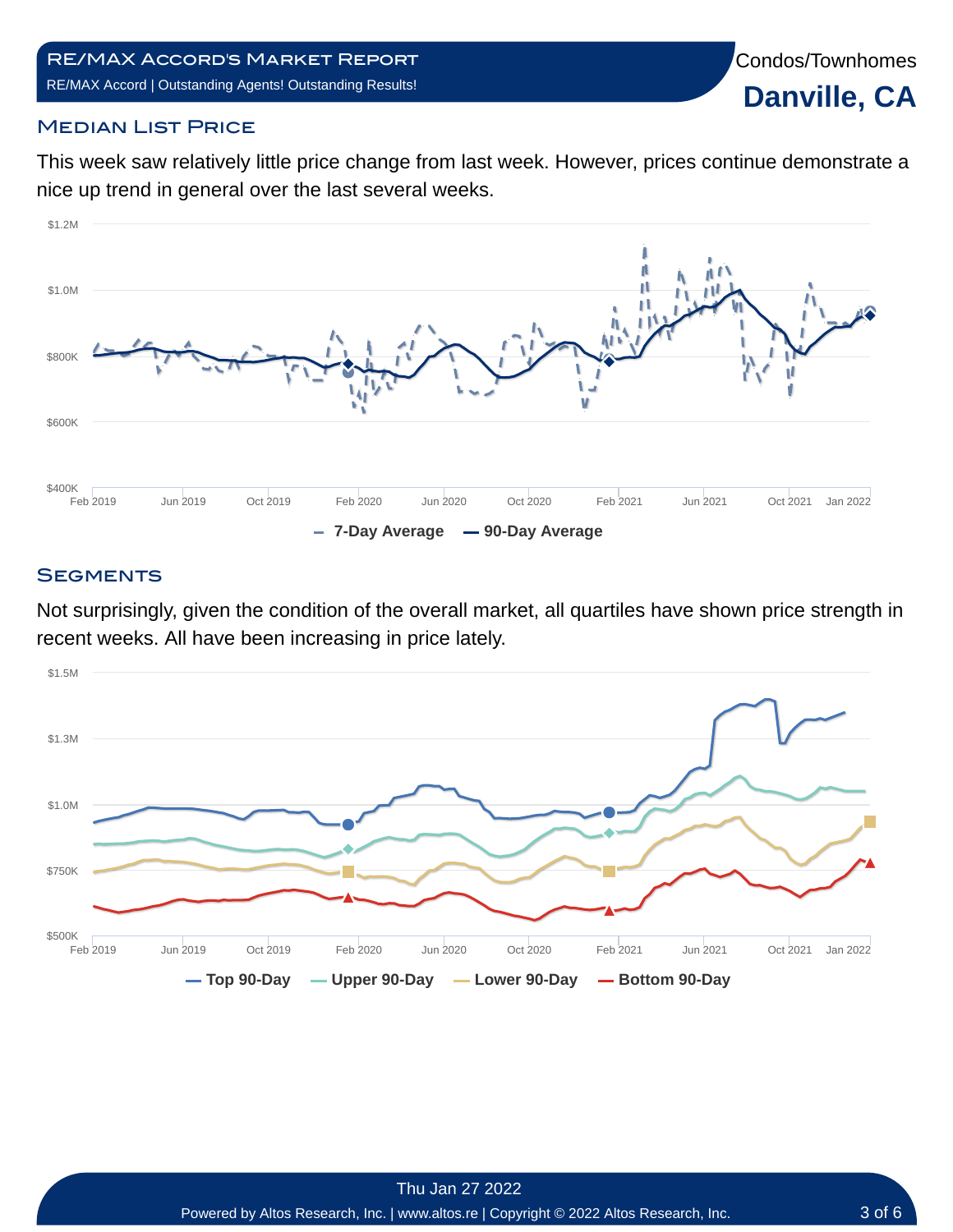#### **PRICE PER SQUARE FOOT**

The market appears to be placing an increasing premium on homes. When list prices and price per square foot consistently increase in tandem, as they're doing now, you can often find short-term investment opportunities. Watch the Market Action Index for persistent changes as a leading indicator for these trends to flatten or drop.



#### **INVENTORY**

Inventory has been falling in recent weeks. Note that declining inventory alone does not signal a strengthening market. Look to the Market Action Index and Days on Market trends to gauge whether buyer interest is changing with the available supply.

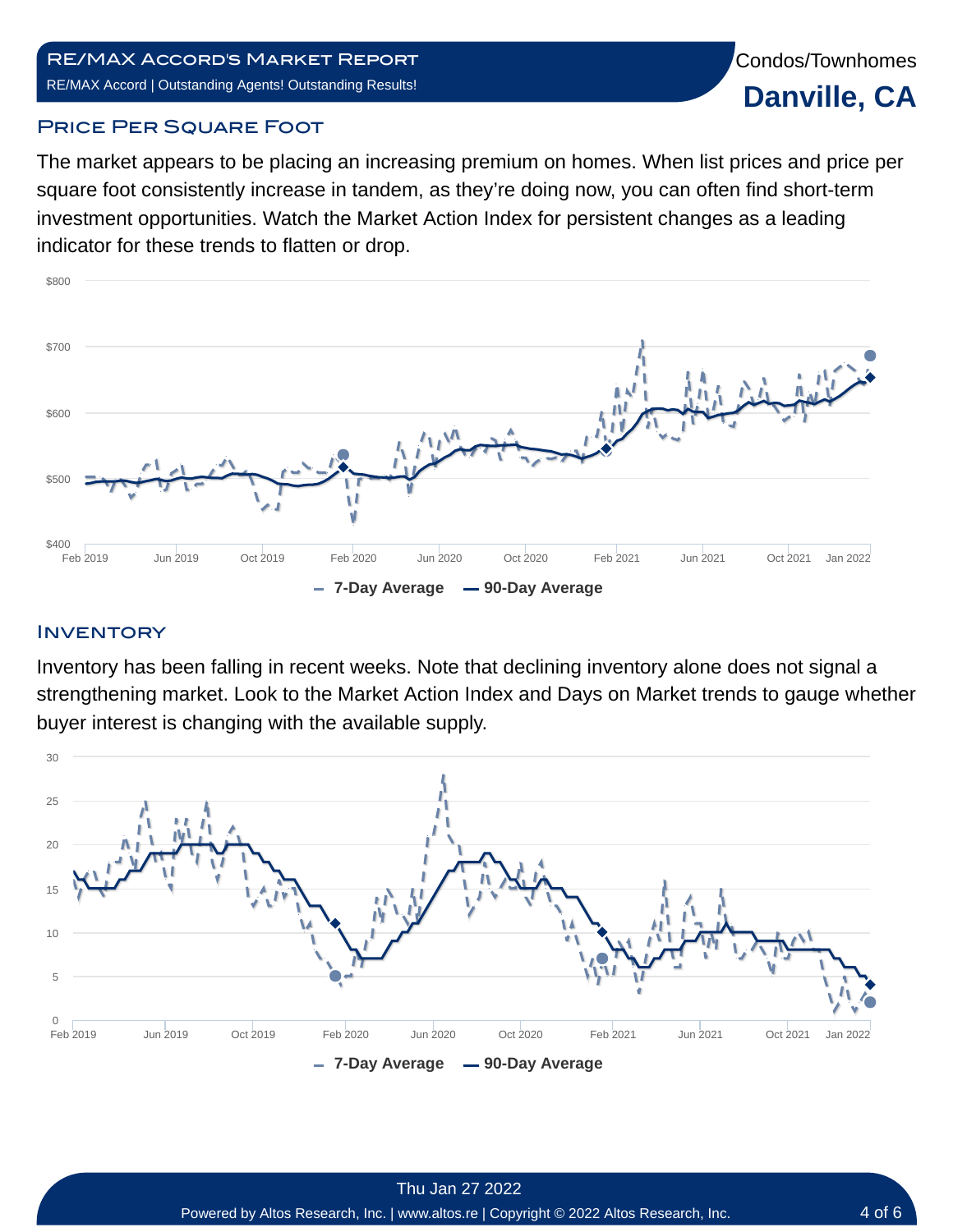#### Market Action Index

Market conditions have been consistently cooling in the past several weeks. Because we're still in the Seller's zone, prices have not yet begun to drop. It may take a few more weeks of slack demand for prices to reflect and begin to fall. Expect prices to fall if the index persistently falls to the Buyer's zone.



#### **MARKET ACTION SEGMENTS**

Not surprisingly, all segments in the market are showing high levels of demand. Watch the quartiles for changes before the whole market changes. Often one end of the market (e.g. the high-end) will weaken before the rest of the market and signal a slowdown for the whole group.